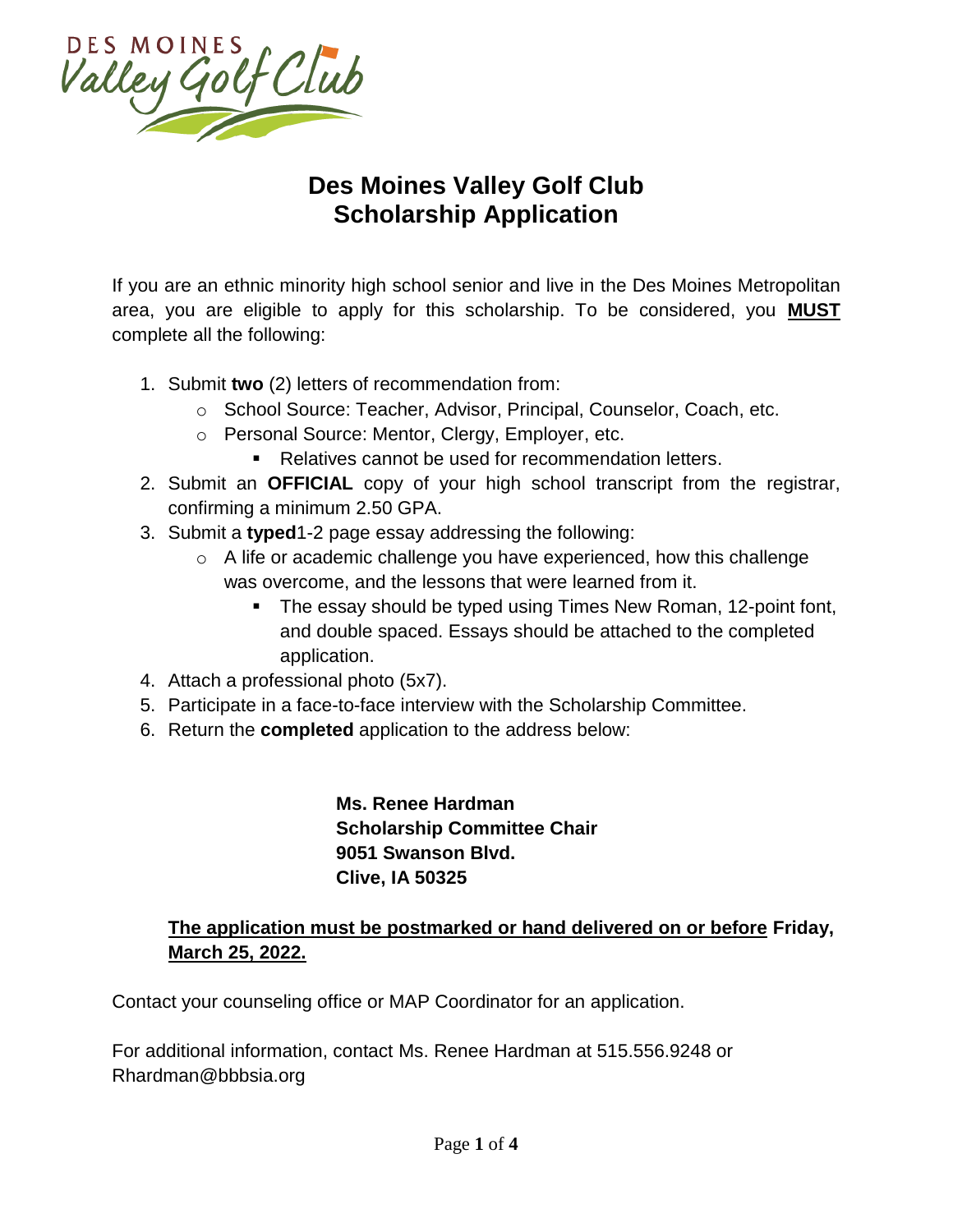

| <b>Parent/Guardian Information</b>                                                                  |                                                                                               |
|-----------------------------------------------------------------------------------------------------|-----------------------------------------------------------------------------------------------|
|                                                                                                     |                                                                                               |
| (If different than address above)                                                                   | (If different than address above)                                                             |
|                                                                                                     |                                                                                               |
|                                                                                                     |                                                                                               |
| Total household Income (Not including student                                                       | Other sources of income (SSI, Military benefits,<br>FIP, Retirement, Pension, Child Support): |
| Number of other dependents in the home ________<br>Children ___________________Adults _____________ |                                                                                               |
| Number of other family members in the home that attend college ______                               |                                                                                               |

### **Education History** (List last school attended)

| <b>School</b> | Grade<br><b>Point</b><br>Average | Location | <b>Dates</b><br><b>Attended</b> | <b>ACT</b><br><b>Score</b> | SAT<br>Score |
|---------------|----------------------------------|----------|---------------------------------|----------------------------|--------------|
|               |                                  |          |                                 |                            |              |
|               |                                  |          |                                 |                            |              |
|               |                                  |          |                                 |                            |              |

\* Income must be included for application to be considered.

Note: Information in this application is confidential and shared only with those that have a need to know.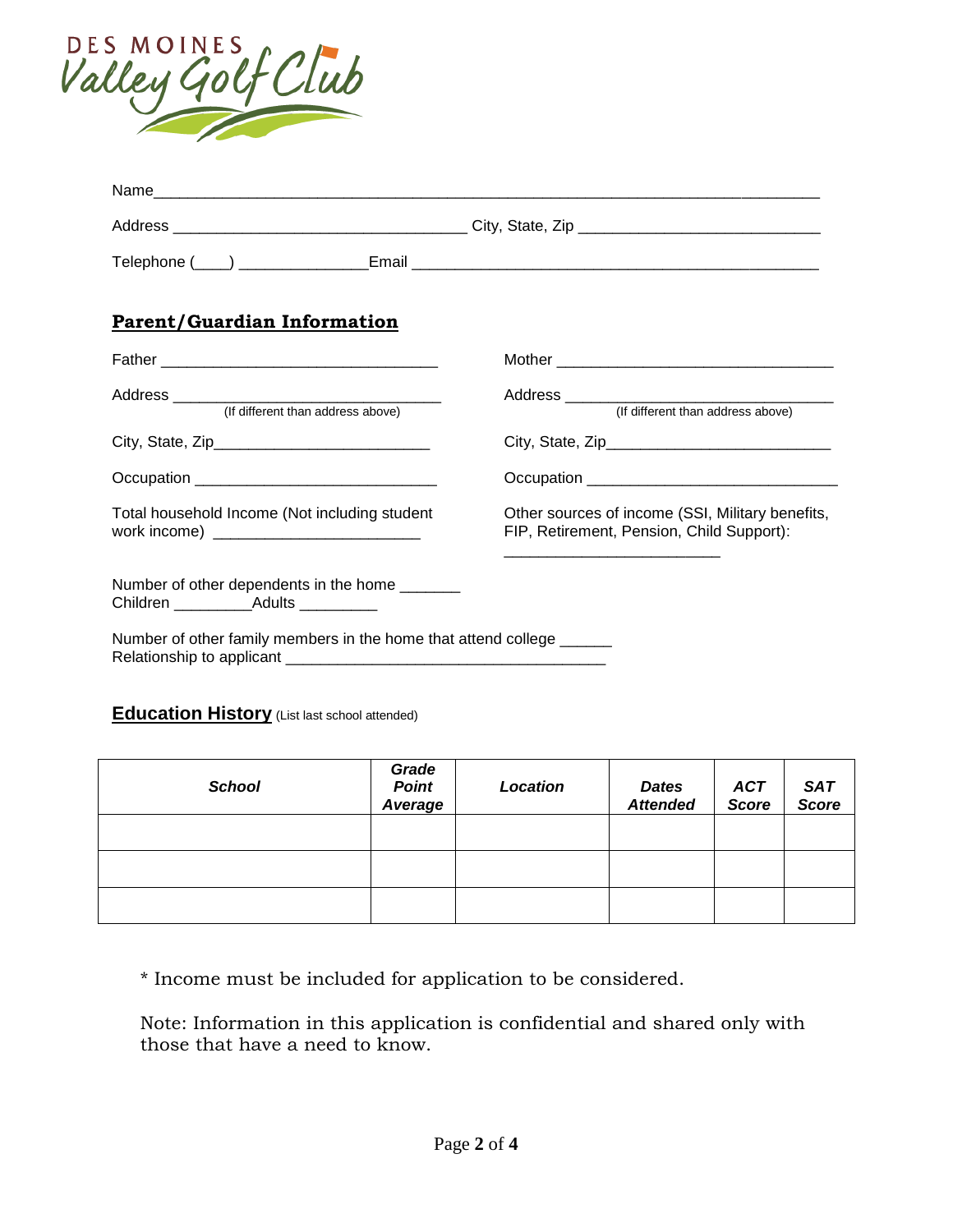

#### **School and Community Involvement**

*(Please list and describe. Attach a resume or additional sheet if necessary)*

#### **College Plans**

(Indicate choice of higher education/training)

- Vocational/Trade School
- **Community College**
- □ University or College (four year)

#### **Name of institution(s) to which you are applying, applied or are attending.**

(List no more than three (3) in priority order)

| <b>Name</b> | <b>Tuition Cost</b> | Room &<br><b>Board Cost</b> | <b>Miscellaneous</b><br><b>Expenses</b> | <b>Accepted</b><br>by the<br><b>School</b> | <b>Have Not</b><br><b>Been</b><br><b>Informed of</b><br>Acceptance |
|-------------|---------------------|-----------------------------|-----------------------------------------|--------------------------------------------|--------------------------------------------------------------------|
|             |                     |                             |                                         |                                            |                                                                    |
| 2.          |                     |                             |                                         |                                            |                                                                    |
| 3.          |                     |                             |                                         |                                            |                                                                    |

\_\_\_\_\_\_\_\_\_\_\_\_\_\_\_\_\_\_\_\_\_\_\_\_\_\_\_\_\_\_\_\_\_\_\_\_\_\_\_\_\_\_\_\_\_\_\_\_\_\_\_\_\_\_\_\_\_\_\_\_\_\_\_\_\_\_\_\_\_\_\_\_\_\_\_\_\_\_\_\_\_\_\_\_

\_\_\_\_\_\_\_\_\_\_\_\_\_\_\_\_\_\_\_\_\_\_\_\_\_\_\_\_\_\_\_\_\_\_\_\_\_\_\_\_\_\_\_\_\_\_\_\_\_\_\_\_\_\_\_\_\_\_\_\_\_\_\_\_\_\_\_\_\_\_\_\_\_\_\_\_\_\_\_\_\_\_\_\_

\_\_\_\_\_\_\_\_\_\_\_\_\_\_\_\_\_\_\_\_\_\_\_\_\_\_\_\_\_\_\_\_\_\_\_\_\_\_\_\_\_\_\_\_\_\_\_\_\_\_\_\_\_\_\_\_\_\_\_\_\_\_\_\_\_\_\_\_\_\_\_\_\_\_\_\_\_\_\_\_\_\_\_\_

#### **Names of other financial assistance for which you have made application**

#### **Family financial assistance:**

Did you complete a Free Application for Federal Student Aid Form?

- Yes
- No

How much are you expected to pay toward your college expenses? How much are your parents, if applicable, expected to pay?

| \$ |  |  |  |
|----|--|--|--|
| ፍ  |  |  |  |
|    |  |  |  |

Other Scholarships and Grants: (List all those for which you have applied. Use an additional sheet if necessary.)

| <b>Scholarship/Grant</b><br>(List lowa tuition & grants. i.e.<br>Pell, or other Scholarships) | <b>Requested</b><br><b>Amount</b> | Amount<br>Awarded | What does it cover?<br>$(i.e.,$ tuition , room $\&$<br>board, other) | Have you been<br>notified that<br>amount was<br>awarded? |
|-----------------------------------------------------------------------------------------------|-----------------------------------|-------------------|----------------------------------------------------------------------|----------------------------------------------------------|
|                                                                                               |                                   |                   |                                                                      |                                                          |
|                                                                                               |                                   |                   |                                                                      |                                                          |
|                                                                                               |                                   |                   |                                                                      |                                                          |